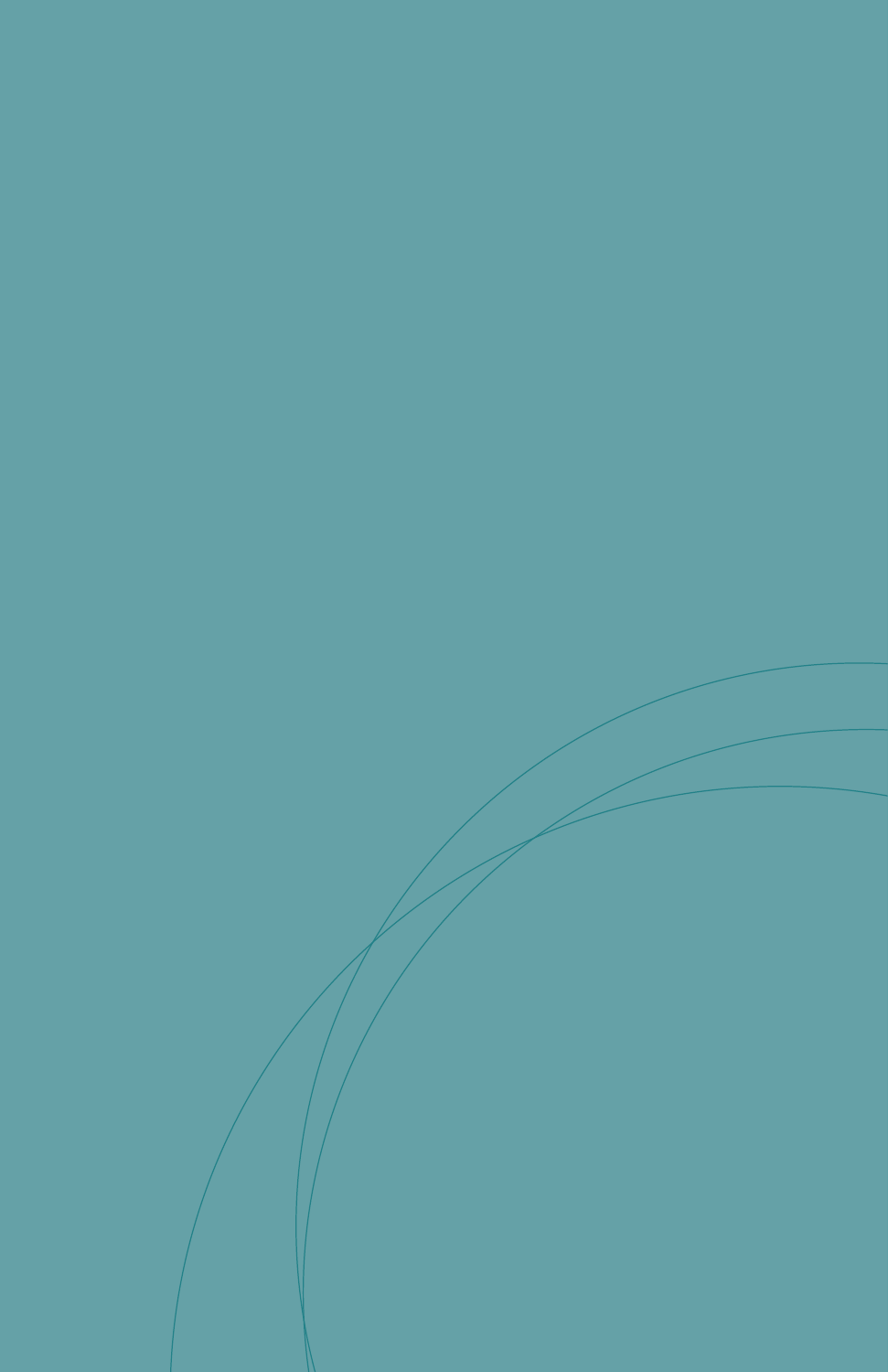# **Stakeholder** Involvement in Project Monitoring

What's in this section?

- 80 Promote participatory monitoring
- 81 Explore the potential benefits of external monitoring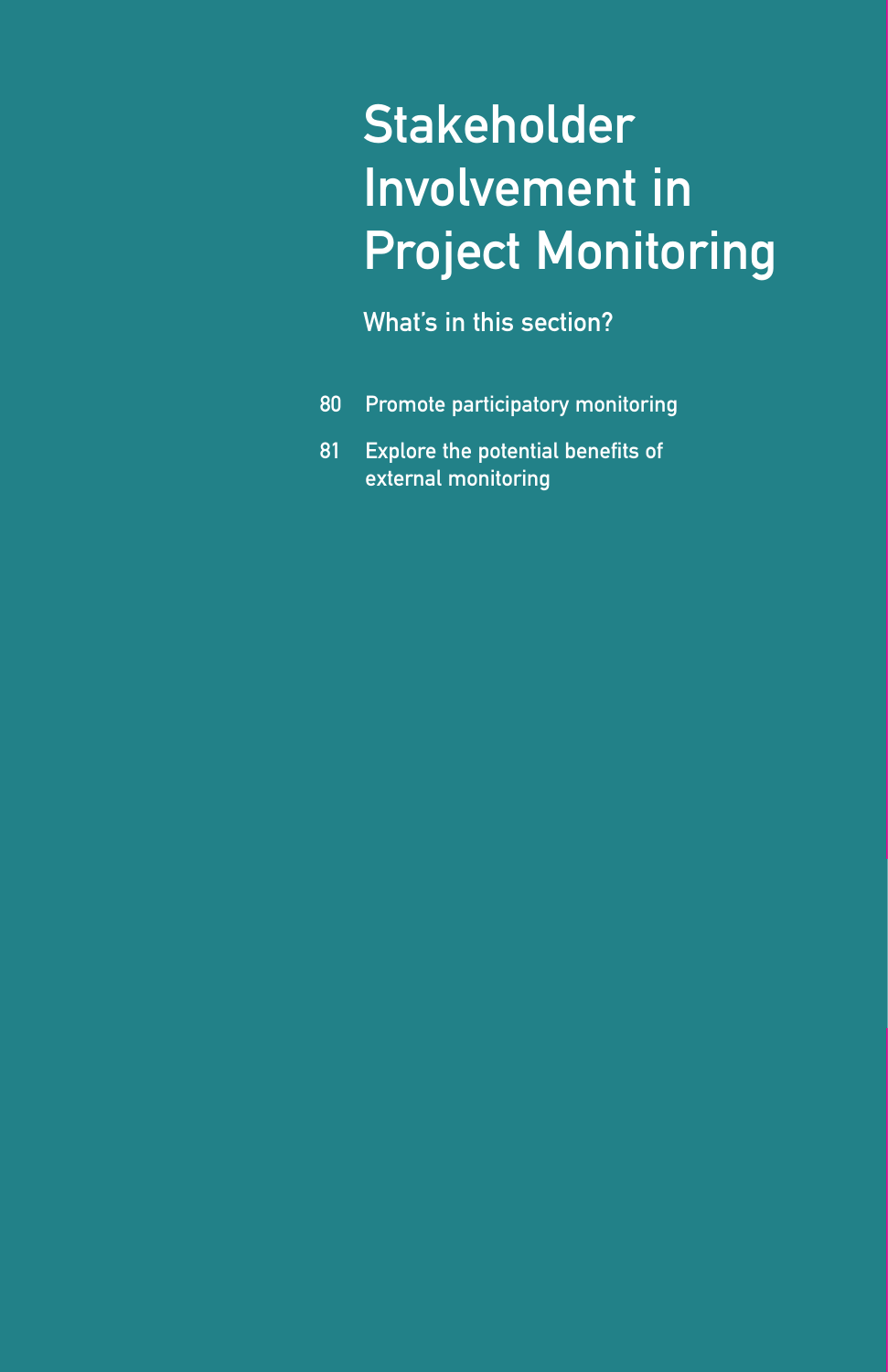

External monitoring of a company's environmental and social commitments can strengthen stakeholder engagement processes by increasing transparency and promoting trust.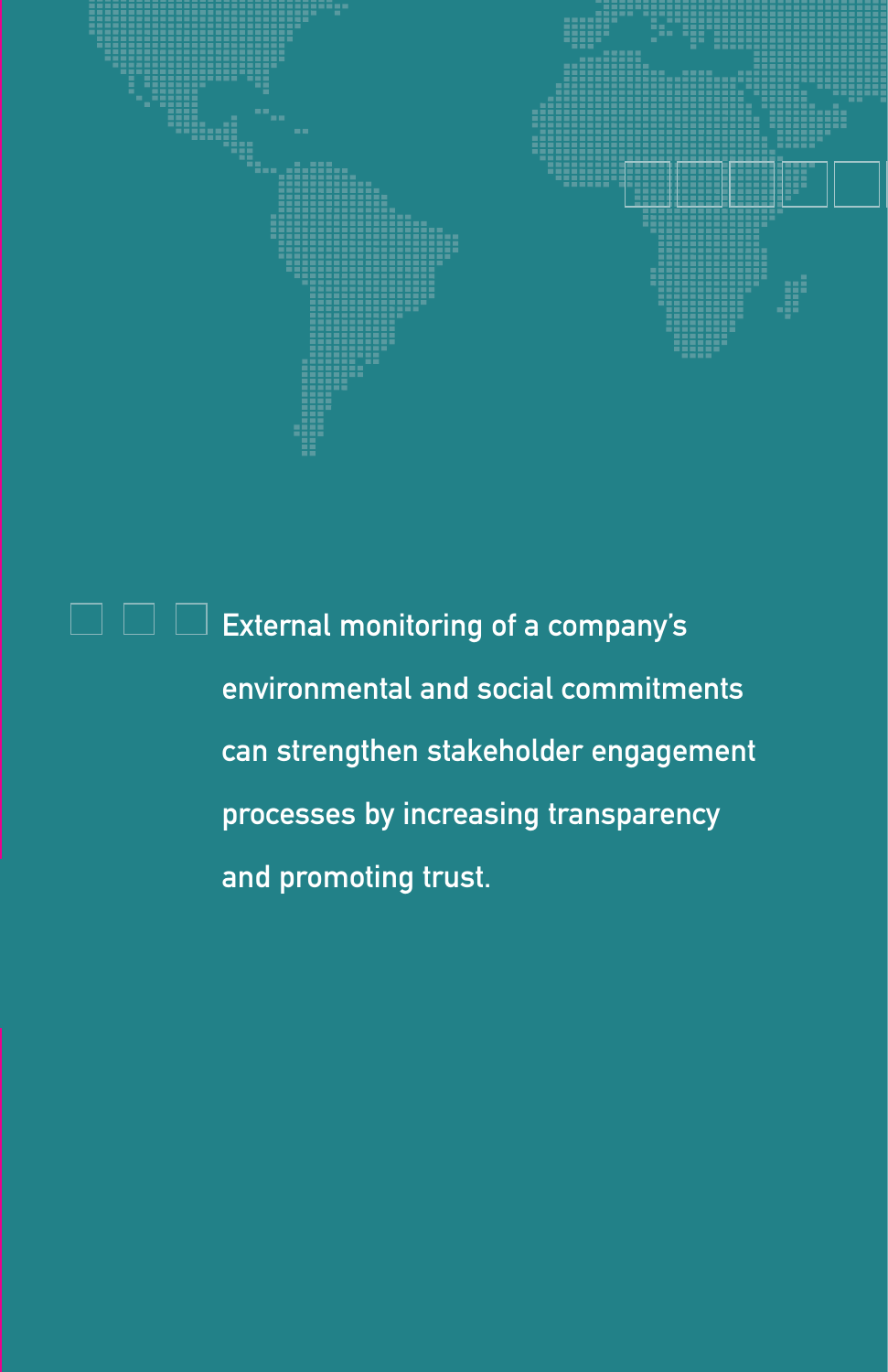

# Stakeholder Involvement in Project Monitoring

One way to help satisfy stakeholder concerns and promote transparency is to involve project-affected stakeholders in monitoring the implementation of mitigation measures or other environmental and social programs. Such participation, and the flow of information generated through this process, can also encourage local stakeholders to take a greater degree of responsibility for their environment and welfare in relation to the project, and to feel empowered that they can do something practical to address issues that affect their lives. Participatory monitoring also tends to strengthen relationships between the project and its stakeholders.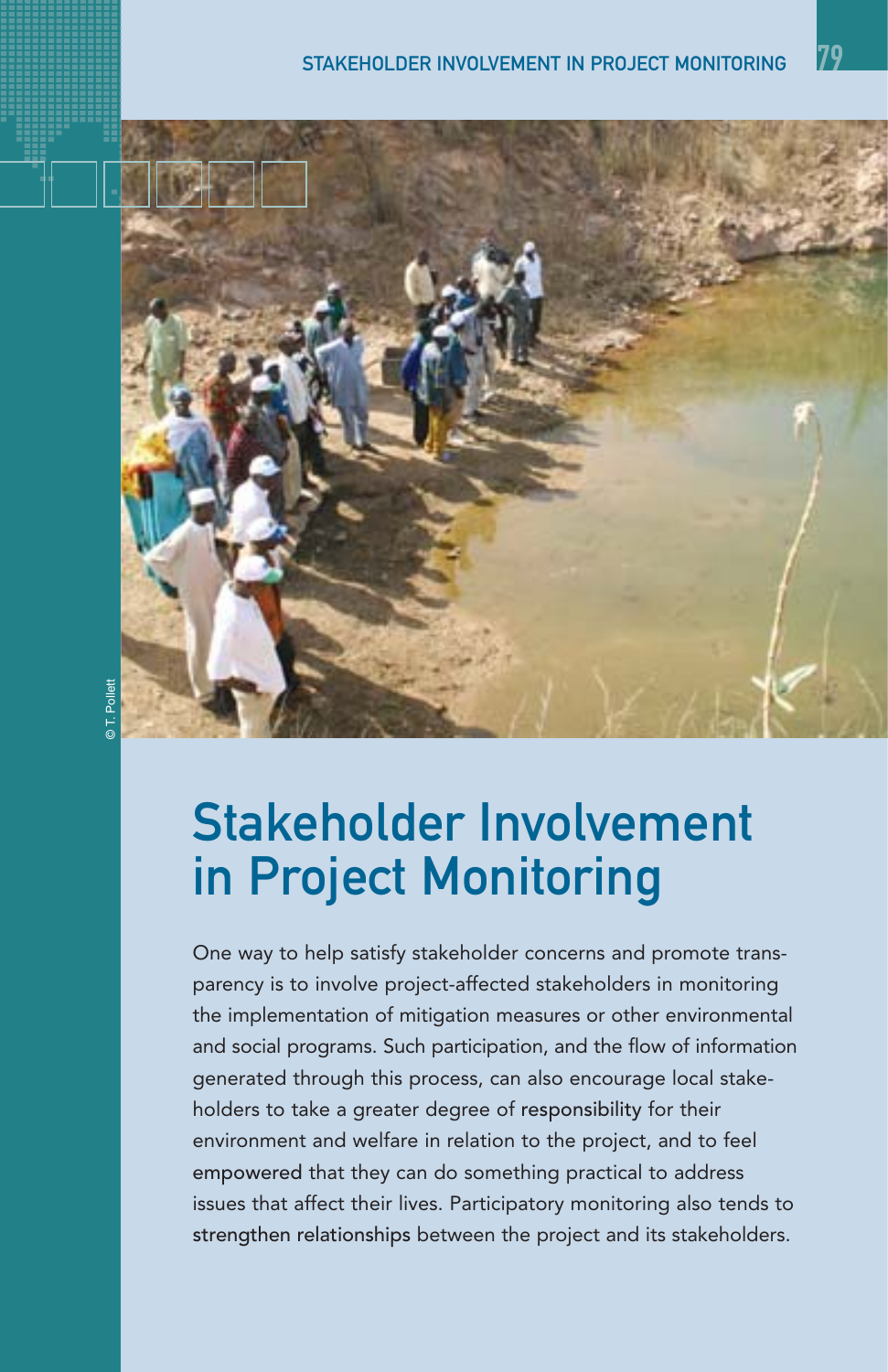If local capacity is lacking, your company may wish to consider capacity-building and training programs to enable project-affected people or local organizations to acquire the technical skills necessary to participate in effective monitoring. Companies which have done so say it is in their own best interests to ensure that any groups monitoring their project have a sound technical understanding of the process, as it leads to more accurate and credible monitoring results and enables informed dialogue.

# $\vee$  Promote participatory monitoring

Participatory monitoring goes beyond the company consulting with affected stakeholders on environmental monitoring data. It requires the physical presence of affected individuals at the time that monitoring takes place, and involves methods and indicators meaningful to the stakeholders concerned. In some jurisdictions, the participation of project-affected stakeholders in monitoring environmental and social impacts and mitigation can be a regulatory requirement. It is also good practice. In relation to any type of stakeholder involvement in project monitoring, care should be taken in the choice of representatives and the selection process should be transparent.

Participatory monitoring might include, for example,:<sup>2</sup>

- involvement of affected stakeholders in scientific sampling methods and analysis – many local groups are quite able to understand such techniques without professional training whereas others may need some capacity building
- observations by affected parties, triangulated to strengthen validation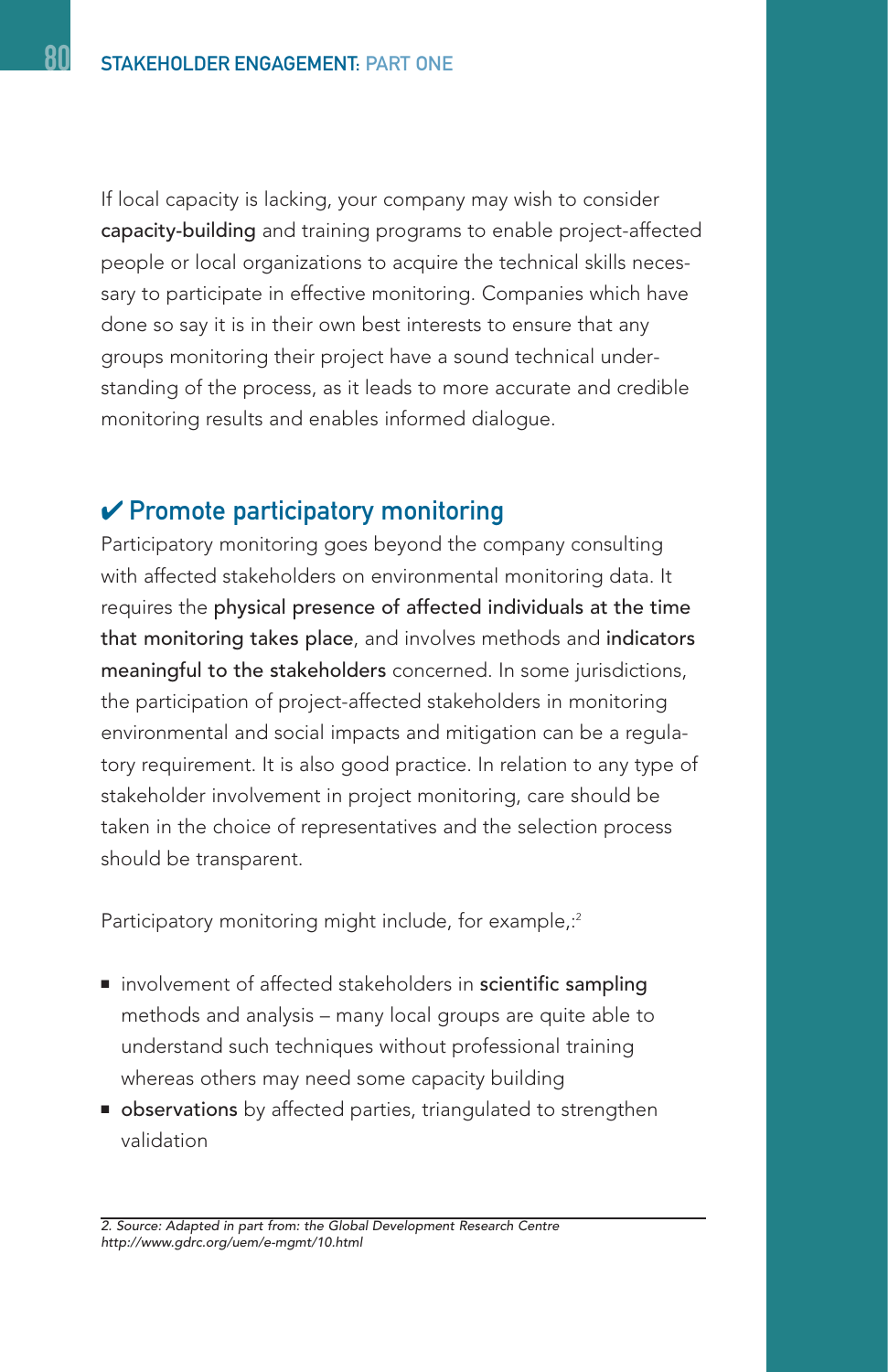An external monitor can help increase both the accountability of the project and the credibility of the monitoring results.

- group discussions on the success of mitigation or benefit measures and/or on how to manage new issues that have arisen
- the adaptation of conventional participatory techniques to the purpose of assessing changes in the physical and socio-economic environment over time, such as a seasonal calendar, daily/weekly schedules, resource and land-use maps, and wealth ranking

While some companies may be skeptical about the technical ability of local stakeholders to assist in monitoring, many companies who have tried this approach have found the learning curve to be much more rapid than they had predicted.

## $\vee$  Explore the potential benefits of external monitoring

External monitoring of a company's environmental and social commitments can strengthen stakeholder engagement processes by increasing transparency and promoting trust between the project and its key stakeholders. Companies benefit by receiving an objective assessment of their environmental and social performance, which can help defuse external criticism and strengthen support from local stakeholders. An external monitor can also help increase both the accountability of the project and the credibility of the monitoring results in the eyes of affected communities and civil society groups by serving as an independent and objective source of information and reporting. External monitors may be NGOs, government regulators, academics and scientists, community representatives, technical experts, or eminent persons.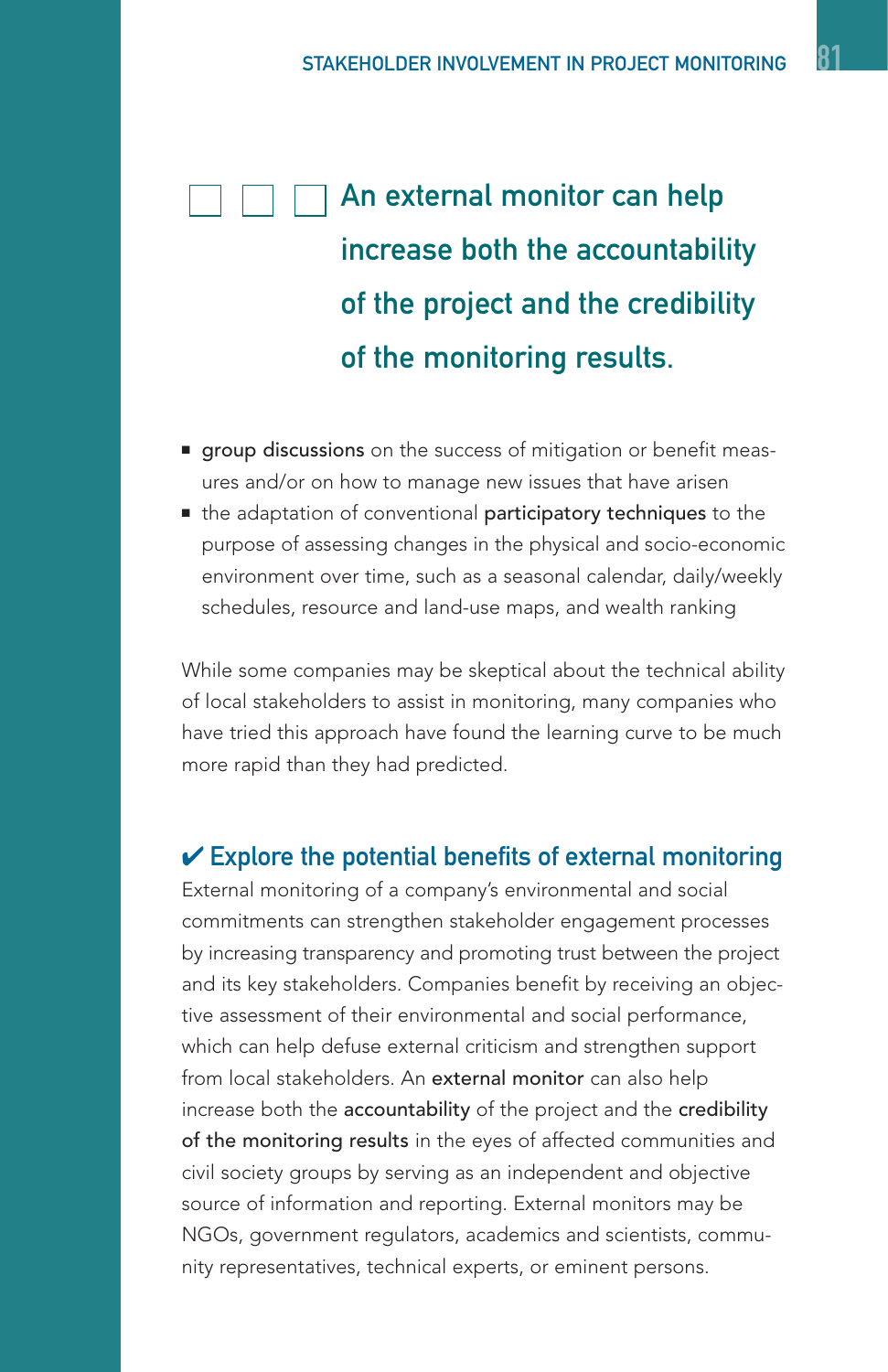For particularly complex or controversial projects, where objectivity and transparency are key, it can be good practice to establish an independent monitoring panel or group to oversee and report on the project's environmental and social performance. This body might include project stakeholder representatives, internationally recognized technical experts and/or eminent persons. Critical to the success of such a panel is a composition that is trusted and technically capable, and whose monitoring reports are disclosed publicly. The same concept can be applied to smaller projects, but with a scaled-down panel comprising community representatives and local emissaries or academics.

## EXXONMOBIL: EXTERNAL MONITORING OF THE CHAD CAMEROON PIPELINE

For the Chad Cameroon pipeline project, operated by ExxonMobil, an External Compliance Monitoring Group (ECMG) was contracted to monitor and evaluate the performance of the operator and the two governments in implementing their environmental commitments contained in the project's Environmental Management Plan. The ECMG, a consulting firm paid for by ExxonMobil (with IFC serving as an intermediary) undertook at least four site visits per year up until the project completion date, and confers with the project companies' representatives, the affected populations, NGOs, and other parties responsible for environmental compliance monitoring. All ECMG reports are public documents made available (in English and French) through the World Bank's and ExxonMobil's websites.

\*For more information on setting up an external monitoring mechanism for complex projects, please see: External Monitoring of the Chad-Cameroon Pipeline Project: Lessons of Experience, IFC (September 2006) www.ifc.org/enviro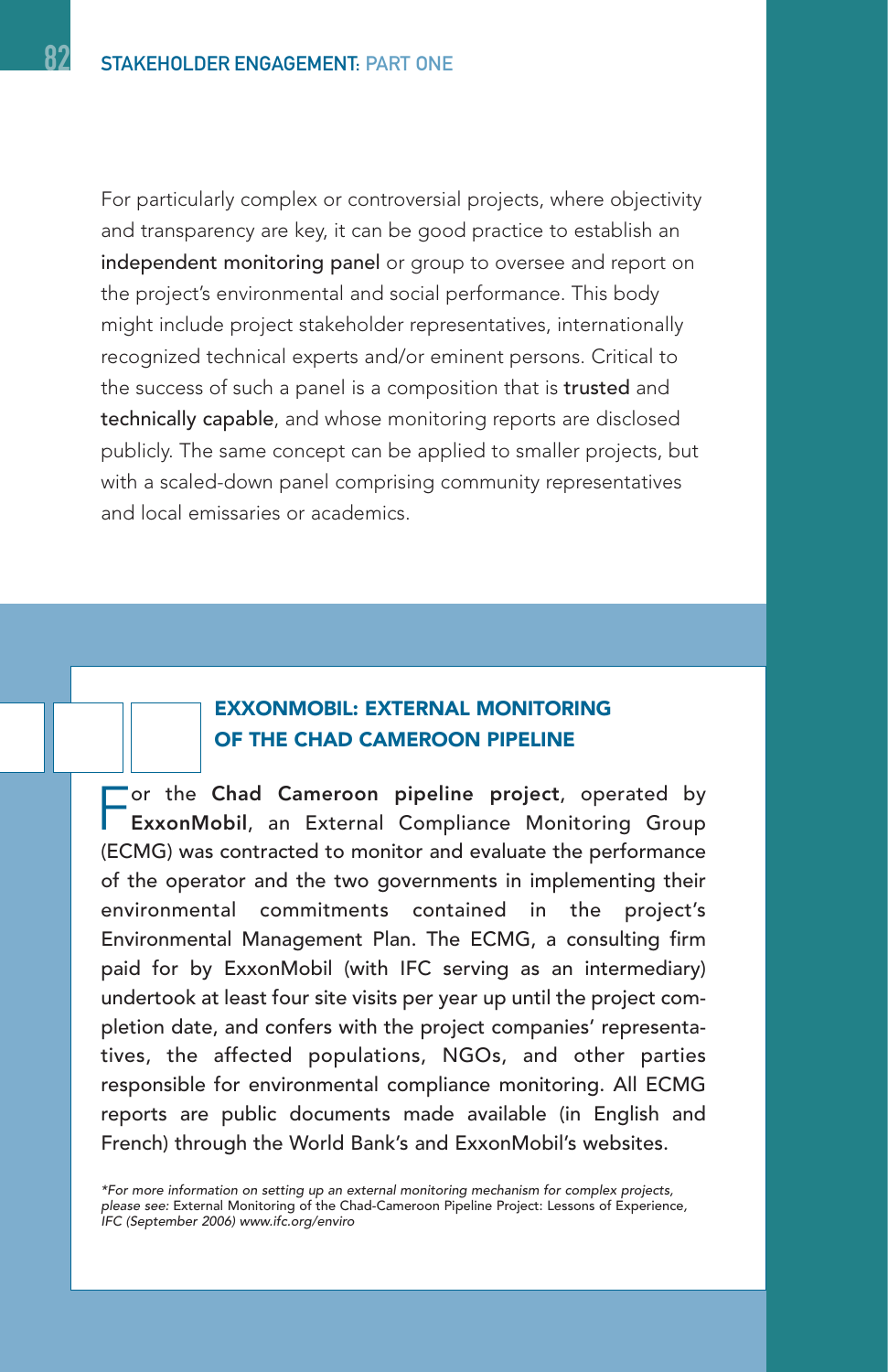# BAKU-TBLISI-CEYHAN PIPELINE: NGO MONITORING IN AZERBAIJAN AND GEORGIA

Monitoring of the Baku-Tblisi-Ceyhan Pipeline project by national NGOs was a recommendation that arose during the construction phase of the project. BTC took up this recommendation, with support from IFC and EBRD, with the view that constructive and well-informed NGO monitoring could be useful to the company in helping to improve the performance of the project. However, a number of NGOs in the pipeline countries lacked the experience and financial resources to effectively perform a monitoring role. The challenge for BTC was to find a way to provide a learning process and financial support for the NGOs without financing them directly, in order to preserve their independence.

To achieve this, BTC engaged third-party organizations to facilitate the implementation of the NGO monitoring program in Azerbaijan and Georgia. (In Turkey, a facilitating organization was not engaged because the experience and capacity of Turkish NGOs was generally greater than in Azerbaijan and Georgia, and a number of Turkish NGOs were already involved in the project.) The facilitating organizations were able to establish a number of Working Groups in both Azerbaijan and Georgia. Members of each Working Group received training in monitoring and auditing techniques, as well as presentations and information sessions about the project from BTC staff. Throughout the monitoring period, BTC provided access to construction sites and documentation, supported by meetings with relevant BTC and contractor personnel. The objectives of the program were as follows: (i) to enable participating NGOs to acquire the skills to plan and implement a program of objec-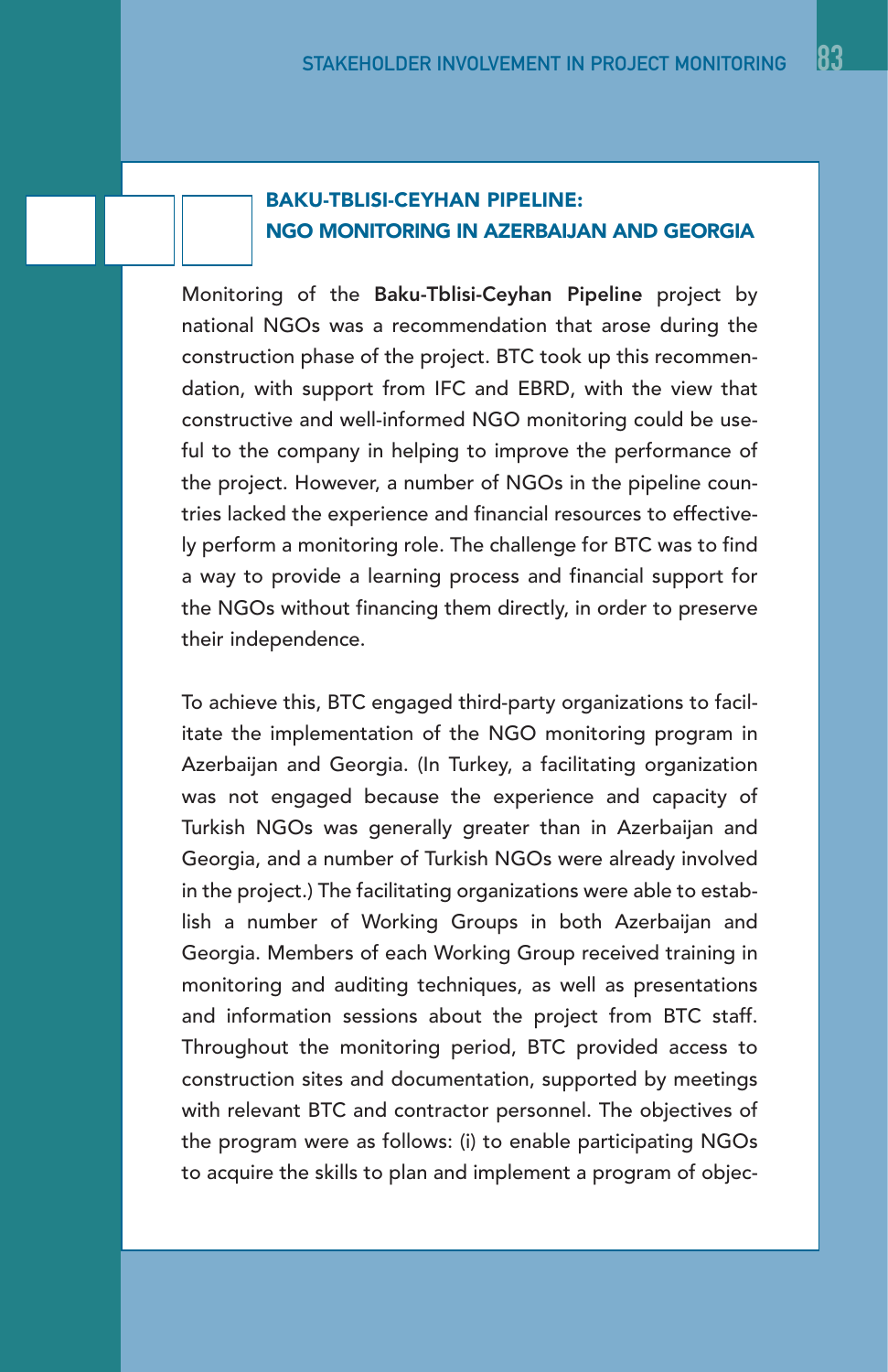#### BAKU-TBLISI-CEYHAN PIPELINE continued

tive monitoring and reporting of the BTC pipeline to international standards; (ii) to provide the NGOs with transferable skills to monitor environmental and social impacts of other projects; and (iii) to publicly demonstrate that BTC is taking their commitment to transparency seriously.

Participants from the Azerbaijan program visited Georgia during March 2005 to share their experiences, and this cooperation between the two countries is expected to continue as the programs progress. This level of formal collaboration between industry and civil society is seen as providing a model for future developments in the Caucasus region.

#### Azerbaijan

In Azerbaijan, BTC formed a partnership with Open Society Institute (OSI) Azerbaijan. OSI acted as a coordinator for the NGOs and contributed vital funds to support the participating NGOs. It also established a registration, training and mentoring system for the NGOs. Azeri NGOs subsequently identified five monitoring themes (social, land and worker rights, local content, cultural heritage, and environment), formed a group for each theme, and created smaller working groups to perform the monitoring on behalf of the others. They also took part in training on monitoring, evaluation, and reporting techniques and received presentations about the BTC project.

#### Sharing Experience with the Chad-Cameroon Pipeline

OSI brought in Catholic Relief Services to provide training in monitoring techniques, using the expertise of an NGO monitor on the